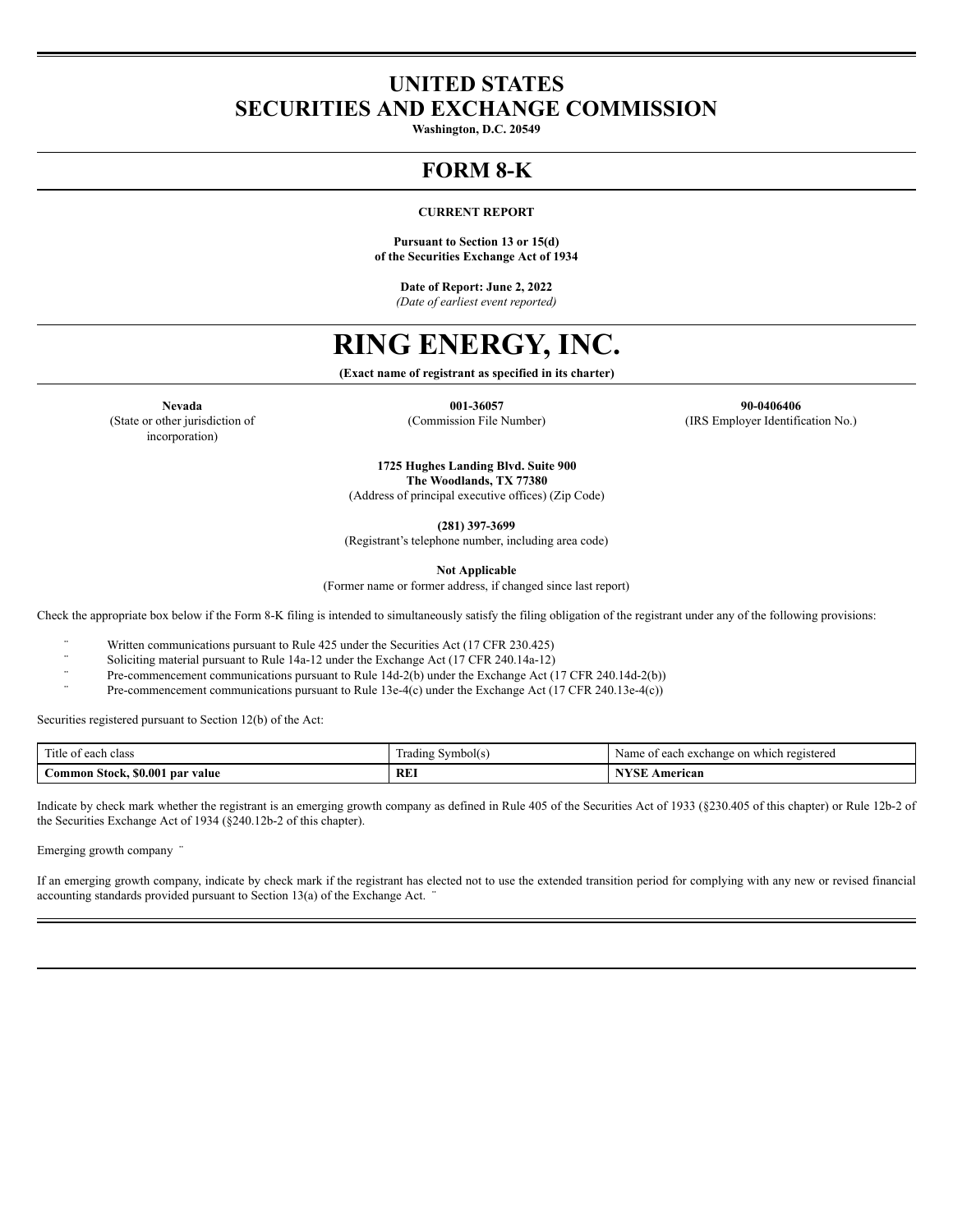#### Item 5.02. Departure of Directors or Certain Officers; Election of Directors; Appointment of Certain Officers; Compensatory Arrangements of Certain Officers.

As described in Item 5.07 of this Current Report on Form 8-K, on June 2, 2022, at the annual meeting of stockholders of Ring Energy, Inc. (the "Company"), the Company's stockholders approved the Company's proposal for the election of seven individuals to serve as directors of the Company for one-year terms expiring on the date of the annual meeting of stockholders in 2023.

#### **Item 5.07 Submission of Matters to a Vote of Security Holders.**

The annual meeting of stockholders of the Company was held on June 2, 2022 (the "Meeting") at which the Company's stockholders voted on the proposals identified below. These proposals were described in detail in the Company's definitive Proxy Statement for the Annual Meeting filed with the Securities and Exchange Commission on April 28, 2022.

At the close of business on April 5, 2022, the record date for the Meeting, 100,192,562 shares of the Company's Common Stock were issued and outstanding and entitled to vote at the Meeting. Stockholders owning a total of 57,391,986 shares of Common Stock were represented at the meeting, which represented approximately 57.3% of the shares of the Common Stock outstanding as of the record date for the Meeting.

#### Proposal 1 - Election of Directors

Each of the seven nominees for director was duly elected by the Company's stockholders, with votes as follows:

| <b>Nominee</b>      | For        | Withheld   | <b>Broker Non-Votes</b> |
|---------------------|------------|------------|-------------------------|
| John A. Crum        | 27,825,735 | 6,398,633  | 23,167,618              |
| Richard E. Harris   | 27,912,483 | 6,311,885  | 23,167,618              |
| Paul D. McKinney    | 28,262,091 | 5,962,277  | 23, 167, 618            |
| Thomas L. Mitchell  | 27,915,540 | 6,308,828  | 23,167,618              |
| Anthony B. Petrelli | 27,739,760 | 6,484,608  | 23, 167, 618            |
| Regina Roesener     | 14,807,761 | 19,416,607 | 23, 167, 618            |
| Clayton E. Woodrum  | 27,669,033 | 6,555,335  | 23, 167, 618            |

#### Proposal 2 - Advisory Vote on Executive Compensation

The stockholders disapproved, on an advisory basis, the compensation of the Company's named executive officers, by the following vote:

| ror        | Against    | Abstentions | <b>Broker Non-Votes</b> |
|------------|------------|-------------|-------------------------|
| 13,323,987 | 20,620,291 | 280.090     | 23, 167, 618            |

Although this was a non-binding advisory vote, the Company's Board of Directors takes the results of this vote seriously. In connection with structuring our executive compensation the Compensation Committee of the Board of Directors engaged an independent consultant who advised the Company and the Company's executive compensation structure received a favorable recommendation from Institutional Shareholder Services, an entity that advises institutional investors on voting on annual proxy statement matters. The Company's Board of Directors and management will continue to engage stockholders on compensation matters as part of ongoing efforts in seeking best governance practices.

#### Proposal 3 – Ratification of Appointment of Independent Registered Public Accounting Firm

The stockholders ratified the appointment of Grant Thornton LLP as the Company's independent registered public accounting firm for fiscal year 2022 by the following vote:

| 'or        | gainst  | Abstentions |
|------------|---------|-------------|
| 56,831,421 | 476.086 |             |
|            |         |             |